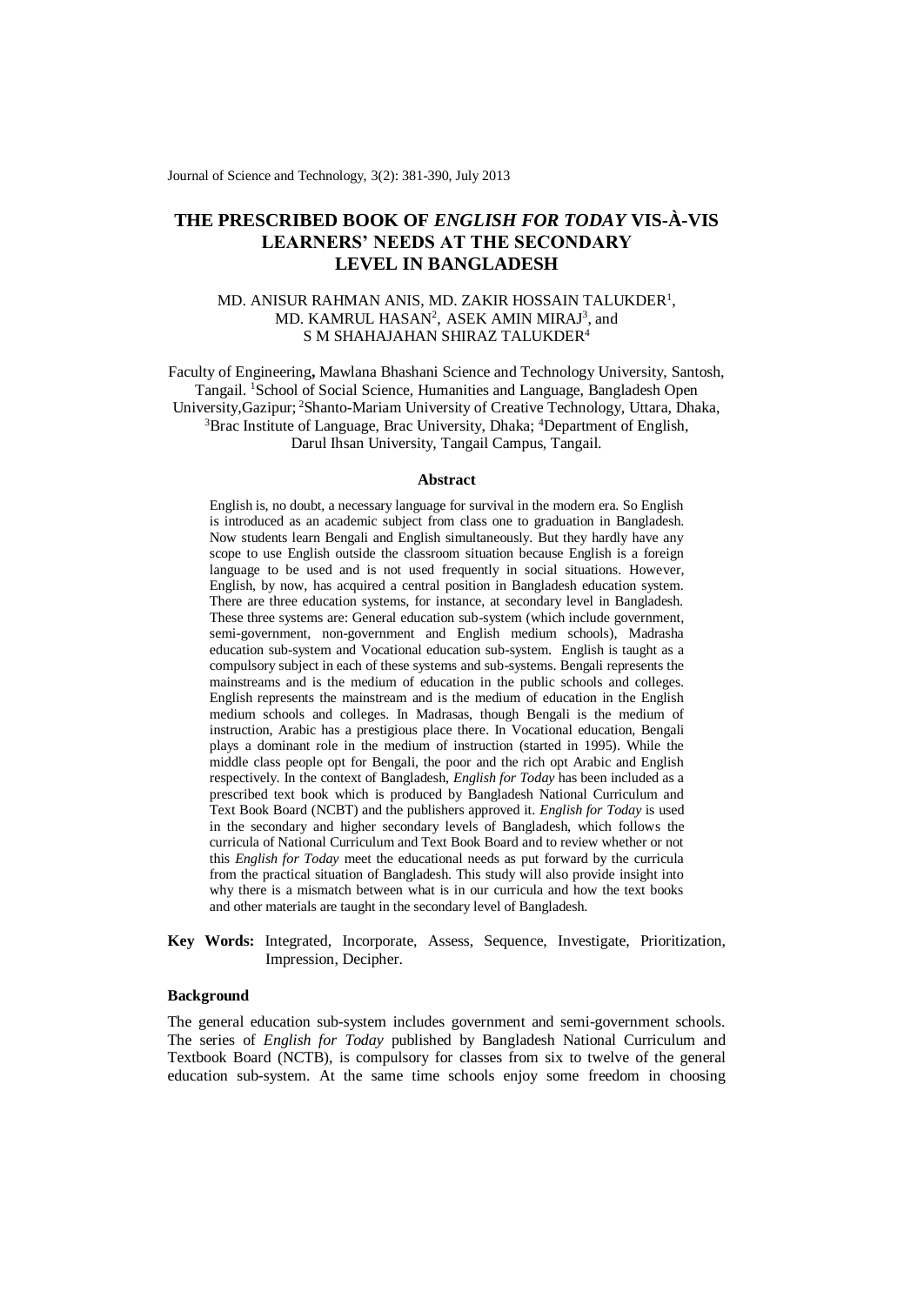additional or supplementary books appropriate for their students. Besides these two texts, for unseen comprehension (for both teaching and testing), students follow any book published by different publishers and approved by the National Curriculum and Textbook Board (NCTB). These publishers also publish notebooks and guidebooks. However, all these books aim at helping students to do better in the examinations rather than to improve their proficiency in the English language. Moreover, a supplementary grammar book is also used for all the classes up to twelve.

The books used in classes six to eight are as follows:

- 1. *English for Today* published by the National Curriculum and Textbook Board (NCTB) as the text book.
- 2. Supplementary Rapid Readers (only a few schools especially urban ones include them in the syllabus)
- 3. A supplementary grammar book.

The books used in classes nine to twelve are as follows:

- 1. *English for Today* published by the National Curriculum and Textbook Board (NCTB) as the text book.
- 2. A supplementary grammar book.

In addition to the above books, some schools include a word meaning book or Dictionary in their syllabi. The English medium schools generally do not follow the National Curriculum and Textbook Board (NCTB); and they follow British and American curricula. Therefore, their textbook is completely different from the general school textbooks. The selection of textbooks varies from school to school.

#### **The Description of Textbooks**

The description of a textbook enables one to select a well-motivated material. The information about textbooks can be obtained from two sources: the textbook itself and its users. The text book description will be used for the collection and description of data on the form and content of the textbook itself, while textbook evaluation will be used for the collection and description of data on its effects on the users. Ideally the description should be objective. *English for Today* a series of compulsory texts for classes six to ten is prescribed in government and semi-government schools under the general education sub-system. As stated in their preface, these books follow the communicative approach to the teaching and learning of English in the Bangladeshi context.

*English for Today* has been collectively evaluated and rewritten by foreign expatriate consultants and local experts. Individual lessons were trialed in government, semigovernment and non-government, urban and rural secondary schools in different parts of the country. This was followed by a syllabus and textbook revision workshop held for secondary school teachers and English language specialists at the National Curriculum and Textbook Board in Dhaka after which further revisions were made. So far as textbook description is concerned, it can be applied to a single item as well as to the whole set of material. The information available in the textbook enables teachers to arrive at a well- motivated choice. It will discuss information made available by authors and publishers of textbooks, textbook reviews, and checklist of points relevant to description and evaluation (Van els *et al*. 1987). Van els *et al* (1987) observed that the reviews could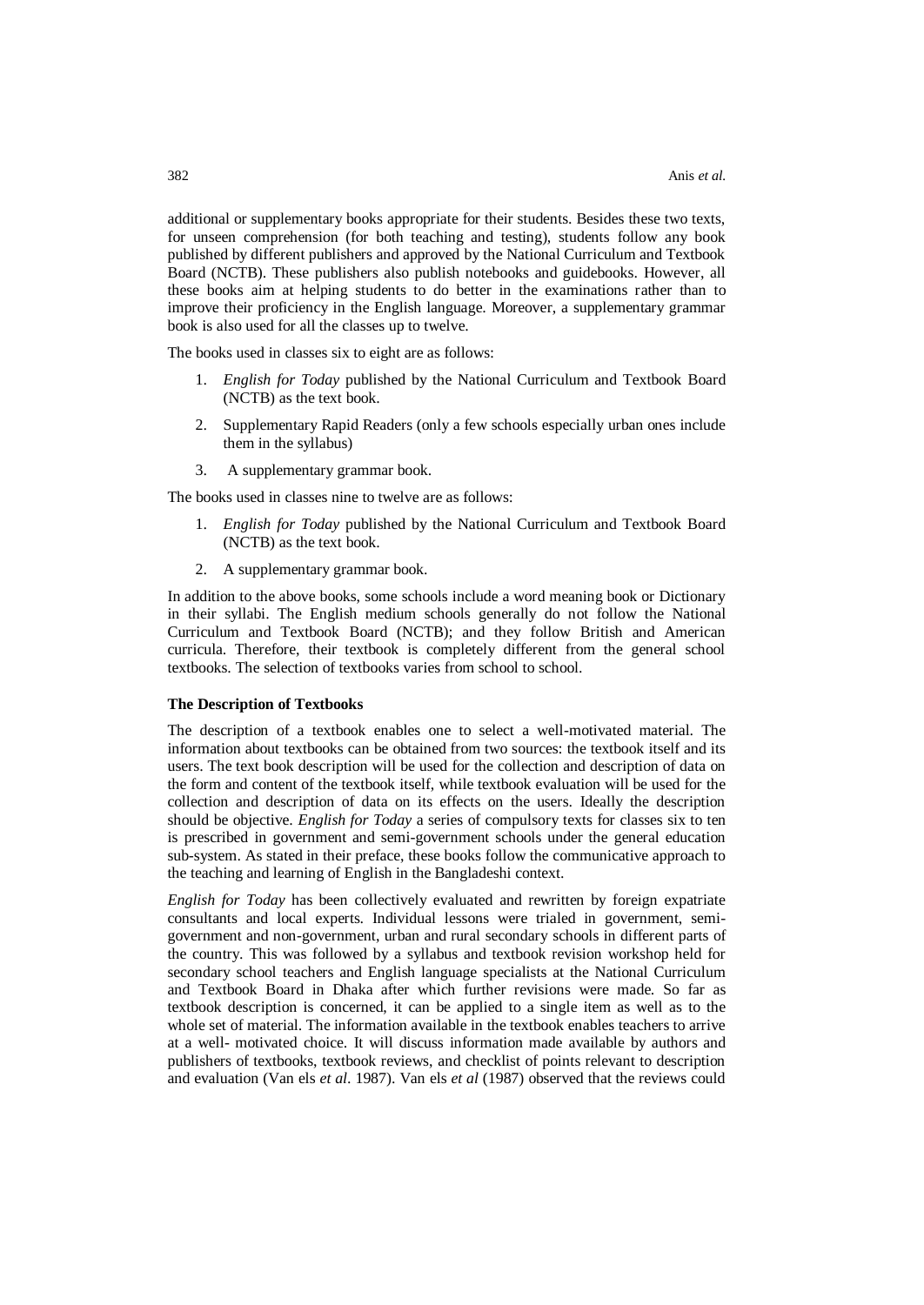be called to be the most general and widely used type of description. The most important merit of reviews is that they provide prompt information, so that, the editors of journals can publish quickly enough. Reviews are, however, severely limited in comparison to the textbook descriptions. They often contain only summary and superficial information and may be very subjective. Bangladesh, like any other newly independent nation, needs a dynamic education system to meet the needs of life and time. For this reason, after the liberation of Bangladesh, new textbooks were developed on the basis of the recommendations of the National Curriculum and Syllabus Committee. *English for Today*, for instance, was developed by English Language Teaching Improvement Project (ELTIP), jointly funded by the Government of Bangladesh and Department for International Development (DFID) of the United Kingdom (UK).

A team of three writers trained in the UK through English Language Teaching Improvement Project (ELTIP) wrote the book *English for Today* under the guidance of a national and two expatriate consultants. Individual lessons were piloted in government, semi-government, non-government, urban and rural secondary schools, in different parts of the country during 1993.This was followed by a syllabus and Textbook Revision Workshop left for secondary school teachers and English language specialists at the National Curriculum and Textbook Board (NCTB) in Dhaka after which further revisions were made.

Development of curriculum, syllabus and textbook is a continuous process with the changes of time and societies. To face the challenges of the new country, this book has recently been rationally evaluated and revised by a group of experts, curriculum specialists, subject specialists, teacher trainers and classroom teachers. Attempts have been made to make the book free from errors and mistakes as far as possible. Illustrations in the book have been improved to make them more relevant and helpful to understand context (Preface of the book *English for Today* for class viii, 2001).

Finally, this modified textbook was introduced in the classroom in 1998. The book follows the communicative approach to teaching and learning English in Bangladesh situations. It provides a variety of materials such as reading texts, dialogues, pictures, diagrams, tasks and activities. These materials were designed and developed for learners' practice in the four basic language skills- listening, speaking, reading and writing. As a result, classes are expected to be interactive with students participating actively in the classroom activities through pair-work, group-work as well as individual work. In keeping with the communicative language teaching (CLT) principles, the book includes topics from both national and global contexts, appropriate and interesting to the learners thematically, culturally and linguistically. Also adequate grammar elements have been integrated with language skills, so that the elements taught and learned in classroom situations can be easily transferred to real life use and just not to be memorized as discrete items.

#### **Authors and Publishers' Information**

Textbooks are usually commercial products. Van els *et al.* (1987) pointed out that commercial considerations are involved in the information provided by publishers. Leaflets from publishers are hardly useful in textbook selection, because they intend to advertise their publications. They are not independent or unbiased, and for that reason do not meet the standards to be set for textbook description. They also define giving information as the provision of pertinent and verifiable details about a textbook, and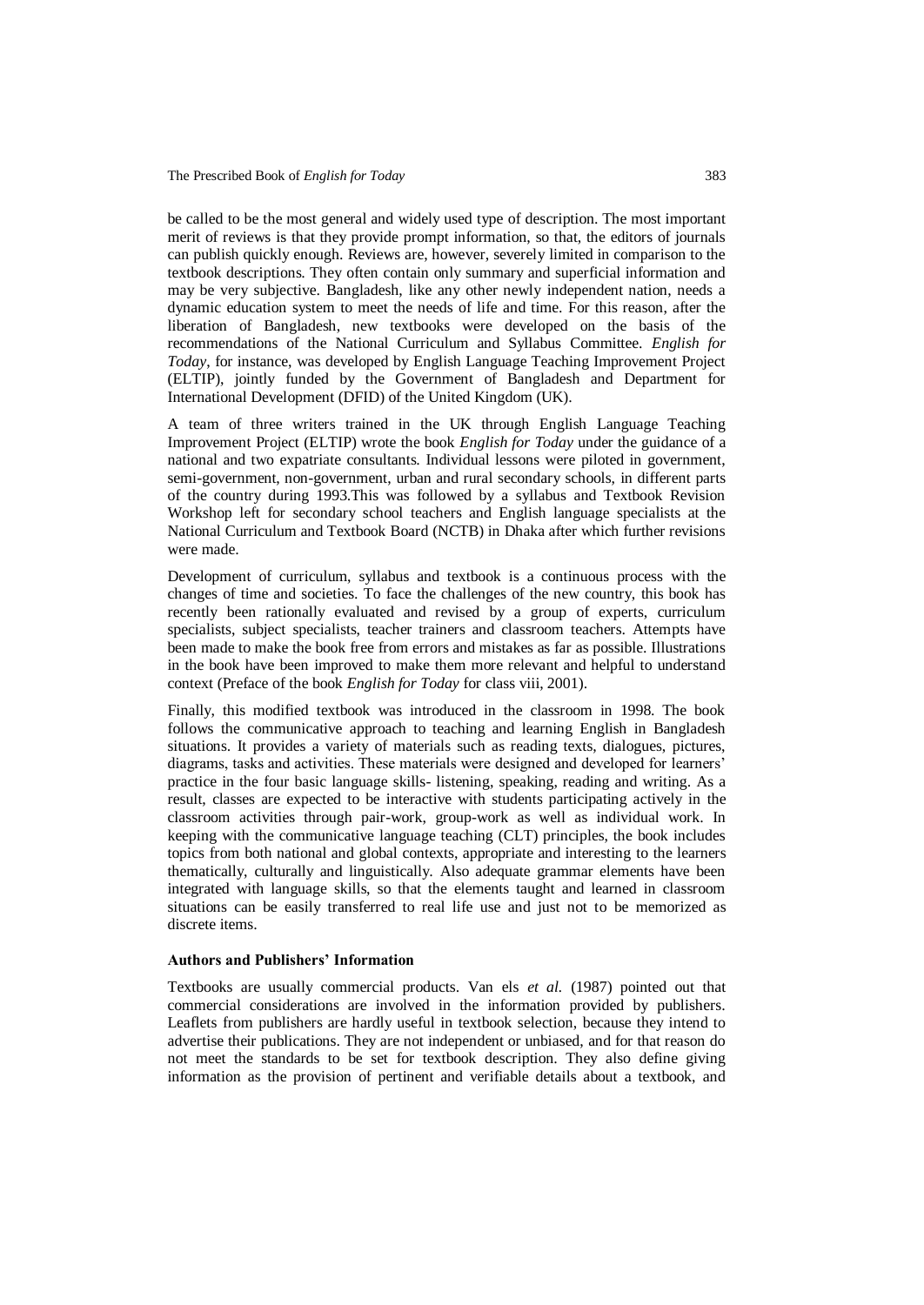conclude that authors and publishers can hardly be said to give such information. According to opinion of Van els *et al*, (1987), the provision of such information is primarily the tasks of the author, who has this information at his disposal. The author should also give a motivation for the objectives and design of the textbook.

## *Aims of English for Today*

The revised textbook is expected to meet the real needs of students and teachers and eventually should result in more effective teaching and learning of English. The main aims of the revised textbook are (preface of the book *English for Today* class vii, 2001):

- i) to introduce effective communicative techniques, integrated with existing welltried traditional methods.
- ii) to provide adequate practice in language skills: listening, speaking, reading and writing.
- iii) to include adequate elements of communicative grammar.
- iv) to integrate such grammatical elements with language skills so as to make grammar genuinely functional.
- v) to suggest a clear teaching methodology within the framework of actual lessons.
- vi) to create more opportunities for interaction (between teachers and students, and students and students).
- vii) to adopt the existing topics so as to make them more interesting and acceptable.
- viii)to introduce an integrated workbook element in order to develop writing skills at an appropriate place.

The revised textbook intends to meet the real needs of the students and teachers and eventually result in more effective teaching and learning English in Bangladesh.

#### *Analysis of learners' needs*

In recent years, much emphasis has been put on information from and about learners. Assumption about the learners' purpose in undertaking a language course, as well as the syllabus designer's belief about the nature of language and learning can have a marked influence on the shape of the syllabus on which the course is based.

Learner's purposes will vary according to how specific these are, and how immediately they can employ their developing language skills. Techniques and procedures for collecting information which are to be used in syllabus design are referred to as needs analysis. In needs analysis , the analysts not only collect information about why learners want to learn the language, but also information about such things as social expectation, and teaching / learning constraints, and the resources available for implementing the program.

## **Methodology**

The study was conducted among 250 students and 125 teachers from different types of secondary level education in Bangladesh.

i) Government and semi-government schools which follow the curriculum of the National Curriculum and Textbook Board (NCTB) are approved by the Government.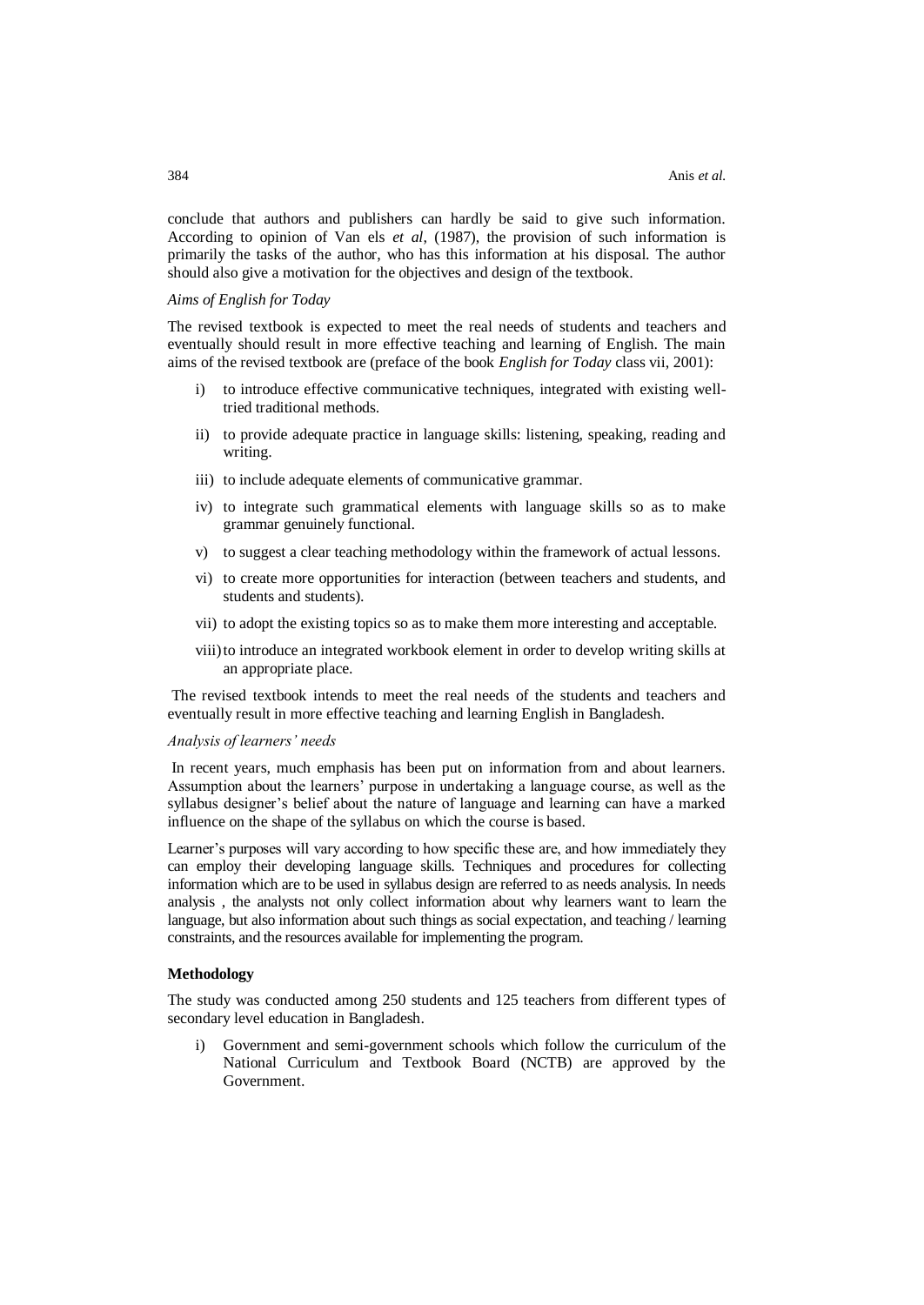- ii) Madrashas: There are two categories of madrashas-one Alia Madrasha and the other Qawmi Madrasha.While Madrasha-e-Alia is recorgnised by the government, Qawmi Madrasha is not recognized. Alia Madrashas are run by the Bangladesh Madrasha Education Board which follows the traditional curriculum and syllabus.
- iii) English medium schools: These schools are mainly located in urban areas. They generally do not follow the syllabus provided by the National Curriculum and Textbook Board (NCTB). Instead, they follow the British or American curriculum.

The questionnaires for both students and teachers were randomly distributed among the teachers and students of the above mentioned schools. Two questionnaires one students' questionnaire and the other teachers' questionnaires were developed and piloted for the present article. These questionnaires were developed on the basis of the ones designed by Zughol and Hussein (1985), by the curriculum development cell, IIT Kanpur(NEST Folder-2). Both the questionnaires were intended to investigate:

- 1) Priority of language skills and
- 2) Utility of prescribed text book *English for Today*

Students' questionnaire no. 1-Which of the following English language skills, do you think is more important for you than others?

a) Listening  $\Box$  b) Speaking  $\Box$  c) Reading  $\Box$  d) Writing  $\Box$ 

Students' questionnaire no. 2- Do you think that the course in *English for Today*, can improve your English?

a) Yes b) No

Students' questionnaire no. 3- Does the text book *English for Today* emphasize sufficient practice in language skills?

a) Yes b) No

Students' questionnaire no. 4- Are the exercises in the text books same as your real life situation?

a) Yes b) No

Teachers' questionnaire no. 1- Which of the following English language skills do you think is more important for your students than the others?

a) Listening  $\Box$  b) Speaking  $\Box$  c) Reading  $\Box$  d) Writing  $\Box$ 

Teachers' questionnaire no. 2- Are you satisfied with the courses in *English for Today* at the level of class six to ten?

a) Yes b) No

Teachers' questionnaire no. 3- Are the present English courses relevant to the students' needs and job requirements?

a) Yes b) No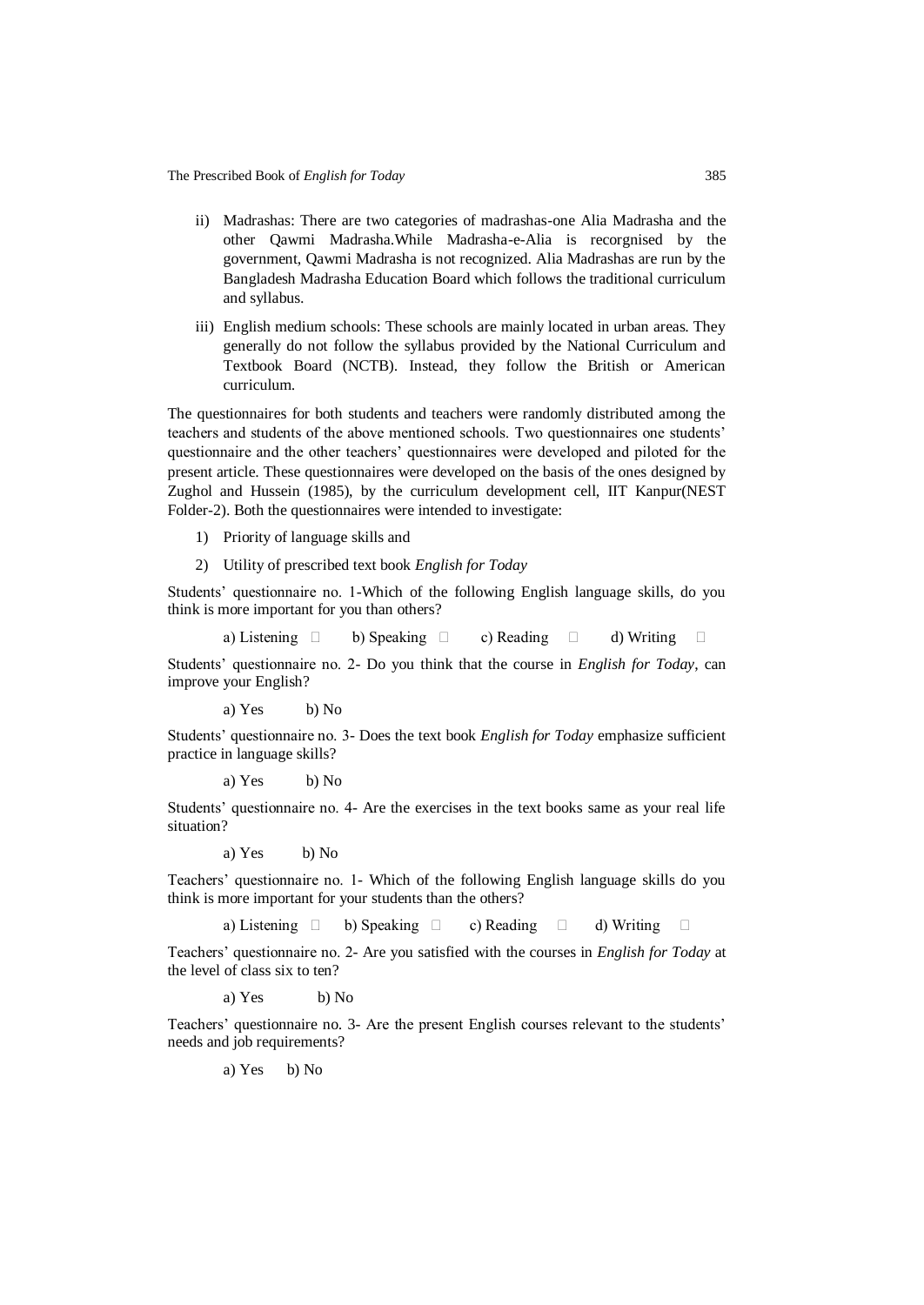Teachers' questionnaire no. 4- If *English for Today* is taught properly it can be used to develop language abilities. Do you agree with this view?

#### a) Yes b) No

#### **Results and Discussion**

The present investigation was conducted as a first step towards the identification of the learners' needs of English at secondary level in Bangladesh. The students questionnaire item no.1 and teachers questionnaire item no.1 clearly show that both teachers and students from government and semi government schools, madrasas and English medium school agree that the most needed skills is speaking. Thus the order of preference in which they arranged four skills is as follows (Table-1).

| Language<br><b>Skills</b> | Government & Semi-govt.<br>schools |                       | Madrasha Education    |                       | English Medium<br>Schools |                       |
|---------------------------|------------------------------------|-----------------------|-----------------------|-----------------------|---------------------------|-----------------------|
|                           | Position                           |                       | Position              |                       | Position                  |                       |
|                           | Student's<br>Response              | Teacher's<br>Response | Student's<br>Response | Teacher's<br>Response | Student's<br>Response     | Teacher's<br>Response |
| Listening                 | 4th                                | 4th                   | 4th                   | 4th                   | 3rd                       | 2nd                   |
| Speaking                  | 1st                                | 1st                   | 1st                   | 1st                   | 1st                       | 1st                   |
| Reading                   | 2rd                                | 2rd                   | 2rd                   | 2rd                   | 4 <sup>th</sup>           | 4 <sup>th</sup>       |
| Writing                   | 2nd                                | 2nd                   | 2nd                   | 2nd                   | 2nd                       | 3rd                   |

**Table 1: Priority of language skills by students and teachers questions item no 01**

This arrangement is quite convincing especially in a country where English has got to perform a role of paramount importance and carries a prestige attached to it. The productive skills (speaking and writing) will be given primacy over receptive skills (reading and listening) in both government and semi- government schools and madrashas. In English medium school students gave same priority as government and semigovernment schools and madrashas. But the teachers gave little different responses. The teachers gave first priority to speaking, second priority to listening, third priority to writing and fourth priority to reading respectively. Most of the teachers engaged in teaching English at our schools have not been trained in making an effective use of the prescribed materials. They fail to impart effective and enjoyable teaching by rousing students' interest in the subject. As a result students tend to look upon English as a dull and difficult subject on the curriculum. Consequently, they teach very little English which somehow enables them to pass the examination but does not prepare them to use English in real life situations in future (Hoque *et. al*.1997).From the students' and teachers' responses to the utility of prescribed texts, it is clear that much emphasis was given on speaking and writing skills and listening and reading were less priority. In comparison to madrashas and government and semi government schools, the students and teachers of English medium schools practiced more English through textbooks and other materials. Most of the urban and rural teachers say that a few of their students use English in family environment and some teachers say that none of their students use English in family environment. The teacher community needs to be efficient enough to cope with the changes brought about in ELT curriculum, syllabus, and methodology at the national level. Although a good number of teachers have received pre-service or in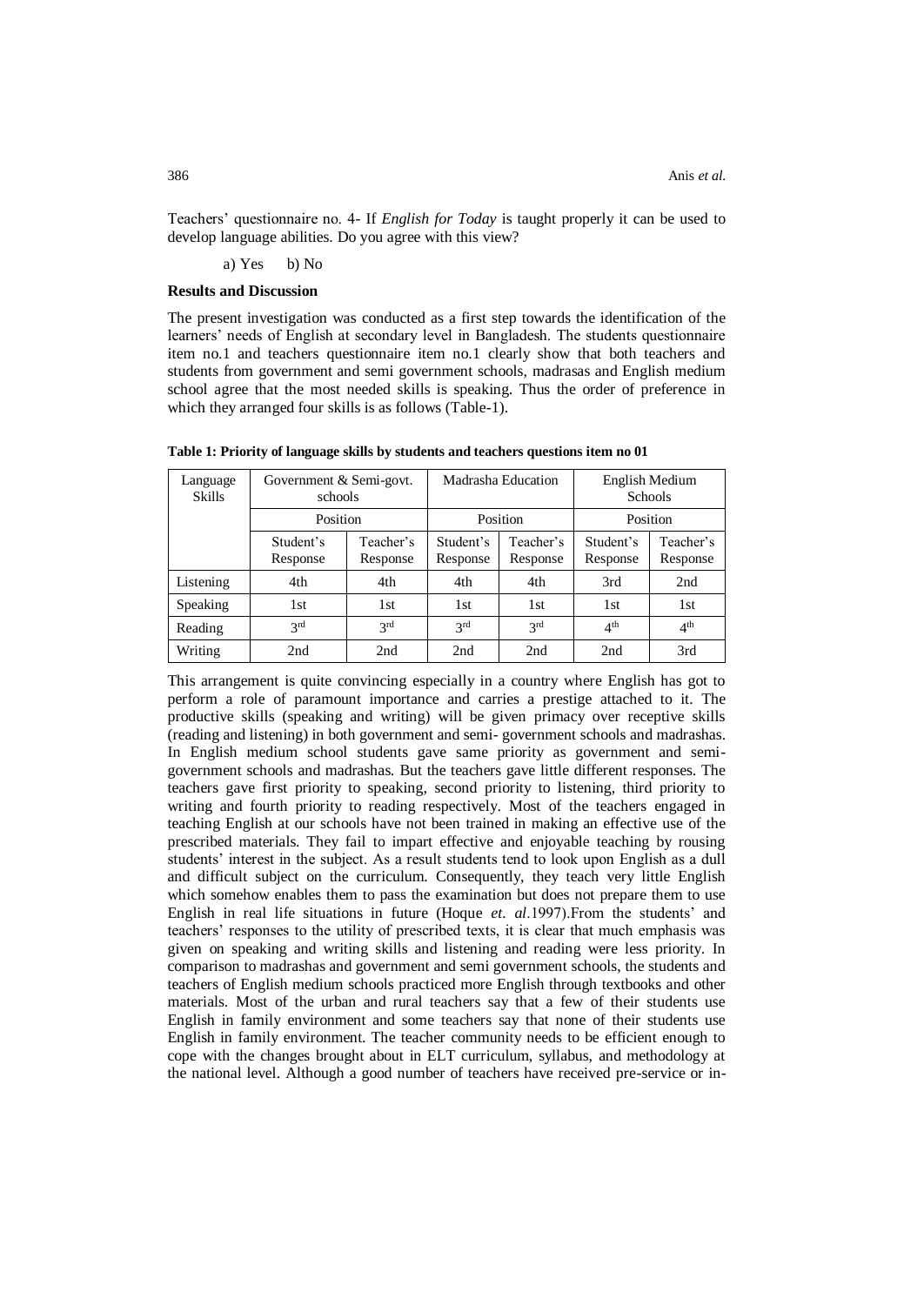service training in teaching English as one of the main subjects, only a few of them are trained in communicative language teaching (CLT).

As a result, introduction of communicative text books in schools is necessary for the teachers to be trained in communicative methodology of English Language Teaching (ELT). However, after the introduction of new syllabus and revised *English for Today* the NCTB offered a training program for the teachers of secondary schools in cascade system. So far teaching force is concerned, a large number of teachers are not yet trained in ELT, only a few of them have acquaintance with the modern development in the field of language teaching.

| Teacher<br>question no. | Government and Semi<br>Government Schools |    | Maddrasha Education |    | English Medium Schools |    |
|-------------------------|-------------------------------------------|----|---------------------|----|------------------------|----|
|                         | Yes                                       | No | Yes                 | No | Yes                    | No |
| 02                      | 78                                        | 22 | 79                  | 21 | 90                     |    |
| 03                      | 18                                        | 82 | 15                  | 85 | 81                     | 19 |
| 04                      | 88                                        |    | 92                  | 08 |                        |    |

**Table 2: Teachers' responses from various institutions**

In teachers response item no 02, the majority of the teachers from government, semigovernment and English medium school responded positively. In item 03, majority of the teachers responded negatively and item 04, most of the teachers responded positively and only a few teachers responded negatively. The responses are shown above the table -02.

| Student<br>question no. | Government and Semi<br>Government Schools |                | Maddrasha Education |    | English Medium Schools |                |
|-------------------------|-------------------------------------------|----------------|---------------------|----|------------------------|----------------|
|                         | Yes                                       | N <sub>0</sub> | Yes                 | No | Yes                    | N <sub>o</sub> |
| 02                      | 67                                        | 33             | 64                  | 36 | 86                     | 14             |
| 03                      | 61                                        | 39             | 57                  | 43 | 75                     | 25             |
| 04                      | 18                                        | 82             | 19                  | 81 |                        | 83             |

**Table 3: Students' responses from various institutions**

In students response item no 02, the majority of the students answered positively. In item no 03, most of the students marked yes and item no 04, almost all the students responded negatively. Their responses are shown above the Table-03.

The text books, series of *English for Today* carry exercises at the end of the story or essay or poems. Each exercise focuses on one or more than one skills. The skills are integrated. Although the texts carry some exercises on each skill and appear to be an outcome of hard work in the process of material production, it is teaching or teacher based, i.e., the skills (which are intended to be carried) do not appear to be incorporated in the exercises.

In the textbook, *English for Today* class six to class ten, all the lessons and exercises include more than one skill. Majority of the topics emphasize on speaking, reading and writing skills. For writing comprehension students take time little more than the other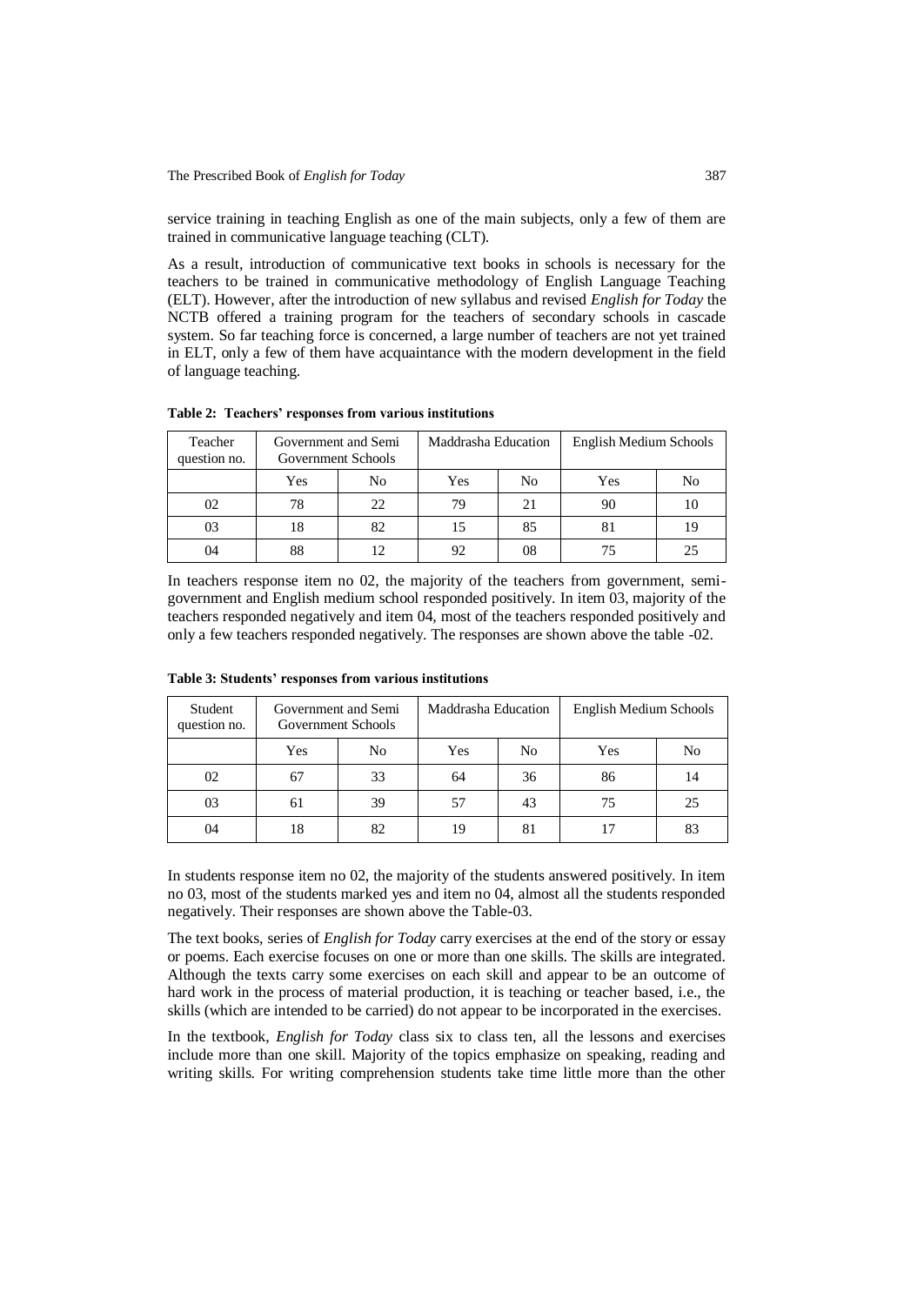skills. Therefore, both the teachers and learners want to avoid this writing skill. Sometimes teachers use to give them instruction to write sentences, or passages in their houses or outside the classroom. Such unaided home works, even if completed by learners, are hardly assessed in major cases. Since writing skill is important for student not only in terms of examination but also in other academic contexts, such open ended practice in writing skill will not help learners in improving their writing ability. For listening comprehension *English for Today* for class six to class eight include exercises at the end of the book. Generally students and teachers start their lesson from the beginning of the book. By the time teachers reach this section, they run short of time. During this time students get more business regarding their final examination and thus practice in listening skill is not paid proper attention. They think that reading and writing skills are more important for examination than listening skills. Consequently, they ignore the last part of the book. But in class nine and ten *English for Today*, there is no separate lesson for listening comprehension in this book.

Analysis of learners needs found that students have given priority to speaking, writing, reading and listening skills respectively. But practically, they are not doing sufficient practice in this order. Even the text book does not support in this regard. For academic purposes reading is clearly one of the most important skills. In fact in Bangladesh context we may argue that reading is the most important foreign language skill, particularly in cases where students have to read English material for their subjects, but they never actually need to speak the language. Such cases are often referred to English as a library language. The aspect of share for each skill has been so far discussed from teaching point of view. But a look at the distribution of papers and marks shows that it is only reading and writing with little exercises on vocabulary and grammar, while listening and speaking are altogether missing or ignored. Even this aspect demotivates the learners in improving their proficiency level in oral communication skills. This is so because students are generally examination-oriented.

In *English for Today* some language activities seem attractive for teachers, but do not prove to be very motivating for the learners. A balance, therefore, has to be sought. At this stage it is also useful to consider how the materials may guide and frame teacherlearner interaction and the teacher- learner relationship. In this regard the study examined the treatment and presentation of the skills, the sequencing and grading of the materials, the type of reading, listening, speaking and writing materials contained in this text, appropriate for tests and exercises, self study provision and teacher learner balance in use of the materials.

*English for Today* considers some of the different ways in which four languages skills may be taught in an integrated way in the classroom. We start by examining situations, which require an integration of skills in order to help learners to complete successfully. After this we consider some different approaches to the integration of language skills in English for Today. According to Richards, Platt and Weber (1985) it is the teaching of the language skills of reading, writing, listening and speaking in conjunction with each other as and when a lesson involves activities that relate listening and speaking to reading and writing. If we look at *English for Today* or around us in our daily lives, we can see that we rarely use language skills in isolation but in conjunction, as the discussion above suggest and even though the classroom is clearly not the same as real life, it could be argued that part of its function is to replicate it.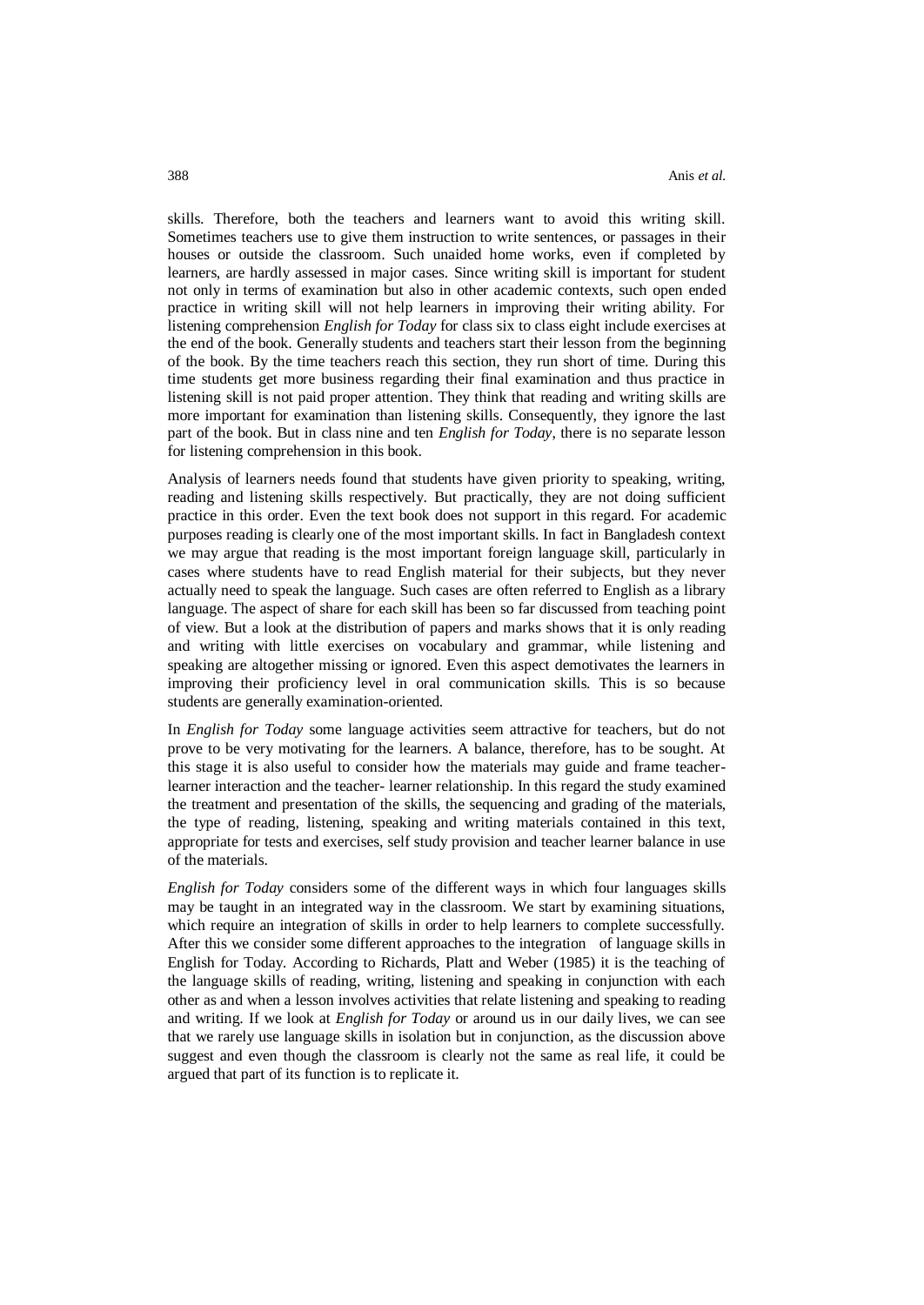## **Conclusion**

Such an attempt to investigate the needs for the English language teaching (ELT) at the secondary level in Bangladesh discloses a situation, which is more or less common for the whole society of Bangladesh. Though English is being used as the medium of instruction by the English medium schools, engineering colleges and medical colleges, a small percentage of students are proficiency in productive skills (speaking and writing) in comparison to receptive skills (listening and reading) . The major findings of the analysis of learners needs in this article can be briefed in the following manner:

Firstly, English is important in the life of Bangladesh due to the increased occupational mobility and advancement in science and Technology. Today English has attained the status of global languages and consequently a majority of people have realized the international advantages of learning English. Even the respondents, the teachers and learners at secondary level in Bangladesh, have realized the significance of English and were of the view that though Bengali is officially the medium of instruction, English is often used in and outside the classroom for various academic purposes. In addition, they also reflected the emergent need of being proficient in the English language for everyday and professional requirements in the present day Bangladesh.

Secondly, regarding the language skills, the respondents indicated that speaking is the most needed skill for success at the secondary level, followed by writing reading and listening comprehension respectively. This set of priority as determined by both learners and teachers on the whole shows at least two aspects:

- Since speaking has got top priority, it means they need English for some communicative purposes.
- ii) Such prioritizations of language skills provide a base for the selection and gradation of materials for ELT programmes at secondary level in Bangladesh. Writing, reading and listening comprehension for instance largely remain neglected and hence there is alack of effectiveness in the existing language programmes and also on learners output. These language programmes, despite some of their very effective exercises remain ineffective as they fail to make students proficient enough in these skills.

Thirdly, the above finding might give an impression that in the present study, the responses about language is broken into skills and sub-skills. Actually it was required in this manner, so that the learners to the English language and their needs could be deciphered minutely, premised on which a better and more effective material is produced in order to make the language programmes successful.

Fourthly, since at secondary level, it is a general course in English (i.e. not ESP) the language skills and their sub-skills should be given equal importance. Regarding the prescribed materials of *English for Today*:

- i) The respondents reflects a need for improvement
- ii) They expect a consistent exposure to the language through authentic materials of their own interest.
- iii) They expect the language class to be more interesting and motivating from both materials as well as teaching point of view.